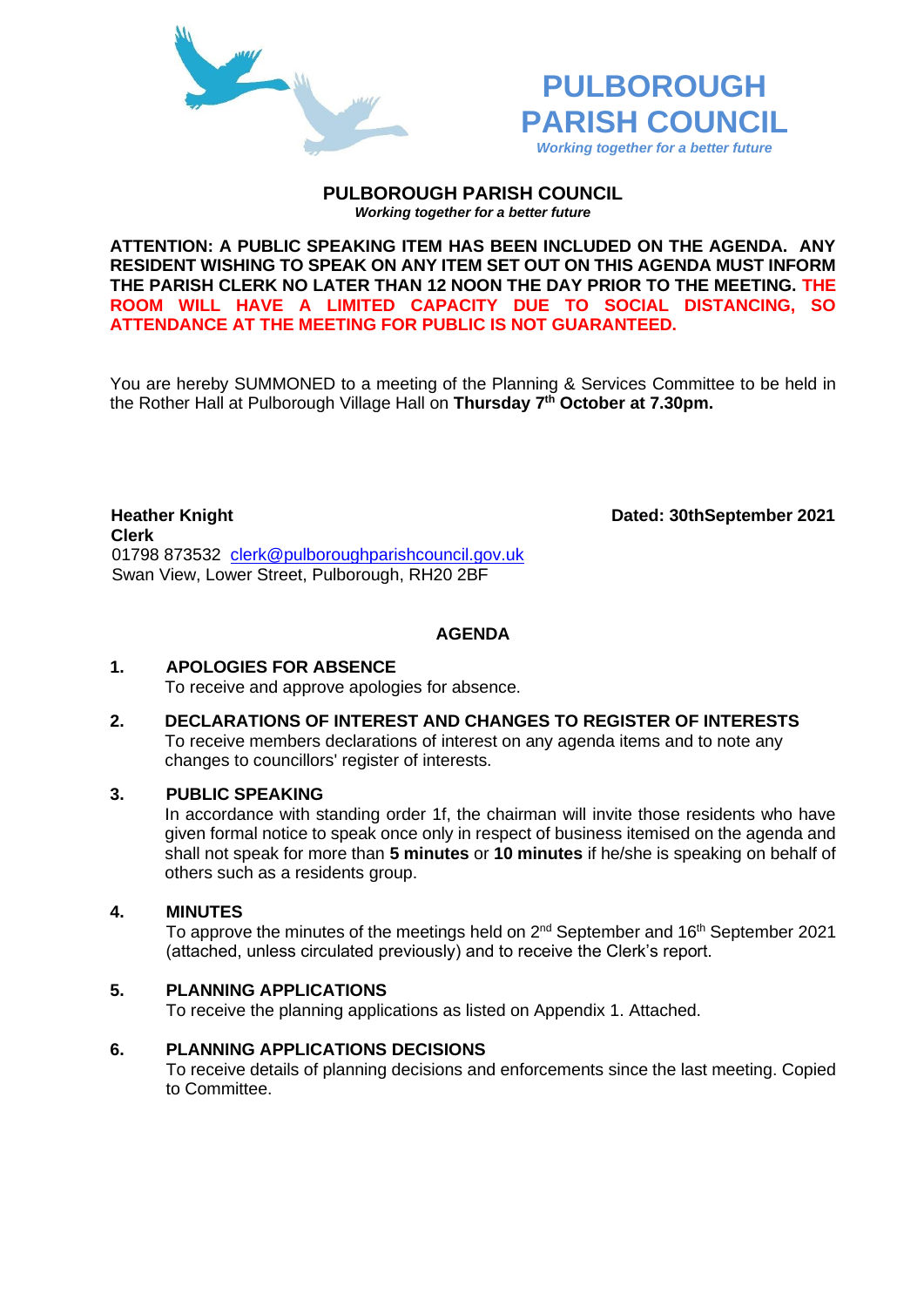## **7. CHRISTMAS TREES ALONG LOWER STREET**

To consider quotation of £3,500 (no VAT) for the Christmas trees in Lower Street and make recommendation to Full Council. (Copied to Committee)

# **8. MILLENNIUM CLOCK ON LOWER ST, PULBOROUGH**

To receive report from Cllr Hunt, if available, regarding hire/loan of lifting equipment to facilitate servicing the Millennium Clock – deferred from last meeting, Min.46, 02.09.21.

## **9. A29 AREA BETWEEN CHURCH HILL AND SWAN BRIDGE**

To consider responses received from WSCC and Sussex PCC Office to the email on behalf of the Parish Council regarding concerns about HGV traffic and safety in this area – Min.28, 01.07.21 refers. (Copied to Committee)

### **10. CORRESPONDENCE**

To note items of correspondence and to give guidance to the Clerk, where necessary, in responding.

## **11. PAYMENTS**

To approve payments for signing (details to be circulated to members prior to meeting).